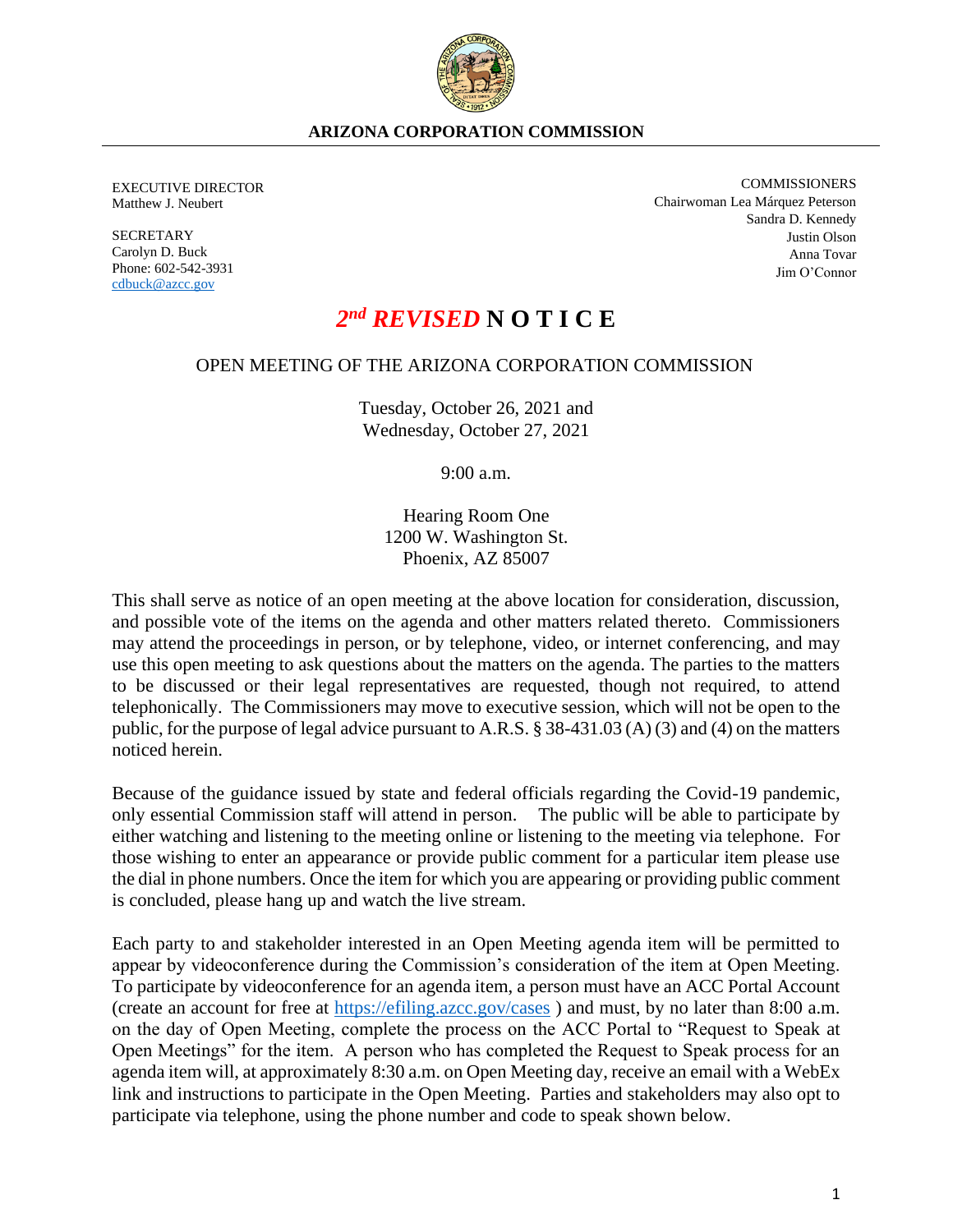

Persons with a disability may request reasonable accommodations by contacting the Commission Secretary listed above at least 48 hours prior to the scheduled commencement of the Open Meeting. *Agendas are also available online at*: *[azcc.gov/agendas](http://azcc.gov/agendas)*

*Dial-in Phone Number: 1-866-705-2554 Passcode to Speak: 241497 1-866-705-2554 Passcode to Listen Only: 2414978*

*This meeting will be available online at*: <http://www.azcc.gov/live>

**NOTE:** The Commission may choose to take testimony under oath.

**Pledge of Allegiance**

**Invocation/Reflection**

**Ceremonial Matters**

## **CHAIRWOMAN'S PROPOSED CONSENT AGENDA**

- 1. **William Melvin Hawkins, et al,** [\(S-21091A-19-0332\)](https://edocket.azcc.gov/search/docket-search/item-detail/23973) Recommended Opinion and Order to Cease and Desist, Order for Restitution, and Order for Administrative Penalties against William Melvin Hawkins and Biomed Pharma Group, Inc.
- 2. **Sean Zarinegar a.k.a Sean Zar a.k.a Bejahn Zarrinnegar and Kori Zarinegar; Jack Combs and Nancy Combs; Performance Realty Management, LLC; American Realty Partners, LLC and Corix Bioscience, Inc**. [\(S-21073A-19-0063\)](https://edocket.azcc.gov/search/docket-search/item-detail/22386) – Notice of Opportunity for Hearing regarding Proposed Order to Cease and Desist, Order for Restitution, and Order for Administrative Penalties.
- 3. **Edward Eugene Engel a.k.a. Eddy Engel a.k.a. Ed Engel and Shara Engel; Rose Member Capital Group, LLC; BioMed iNet,** LLC [\(S-21107A-20-0180\)](https://edocket.azcc.gov/search/docket-search/item-detail/25366) – Order Dismissing Case Without Prejudice.
- 4. **My Trader Coin, aka MTCoin, aka mytradercoin.com, Now Mining, LLC, Jonathan Sifuentes Saucedo, Mario E. Magana Sosa and Alejandra Sosa, aka Juliet Alejandra Rozo), Moises Herrera, Sr. and Yolanda Herrera and Carlos Parra** [\(S-21108A-20-0181\)](https://edocket.azcc.gov/search/docket-search/item-detail/25367) – Order to Cease and Desist, Order for Restitution, and Order for Administrative Penalties and Order for Other Affirmative Action.
- 5. **Arizona Eastern Railway Company** [\(RR-00644A-21-0111\)](https://edocket.azcc.gov/search/docket-search/item-detail/25780) In the Matter of the Application of the City of Globe for Approval to Construct a New Road Crossing Over the Railroad Tracks to Replace the Existing at-Grade Crossing at Approximately 400 feet from the Current Location.
- 6. **Spectrotel, Inc.** [\(T-20821A-20-0364\)](https://edocket.azcc.gov/search/docket-search/item-detail/25582) In the Matter of the Application of Spectrotel, Inc. for Approval of Corporate Reorganization to Create New Affiliate Spectrotel of the West, Inc.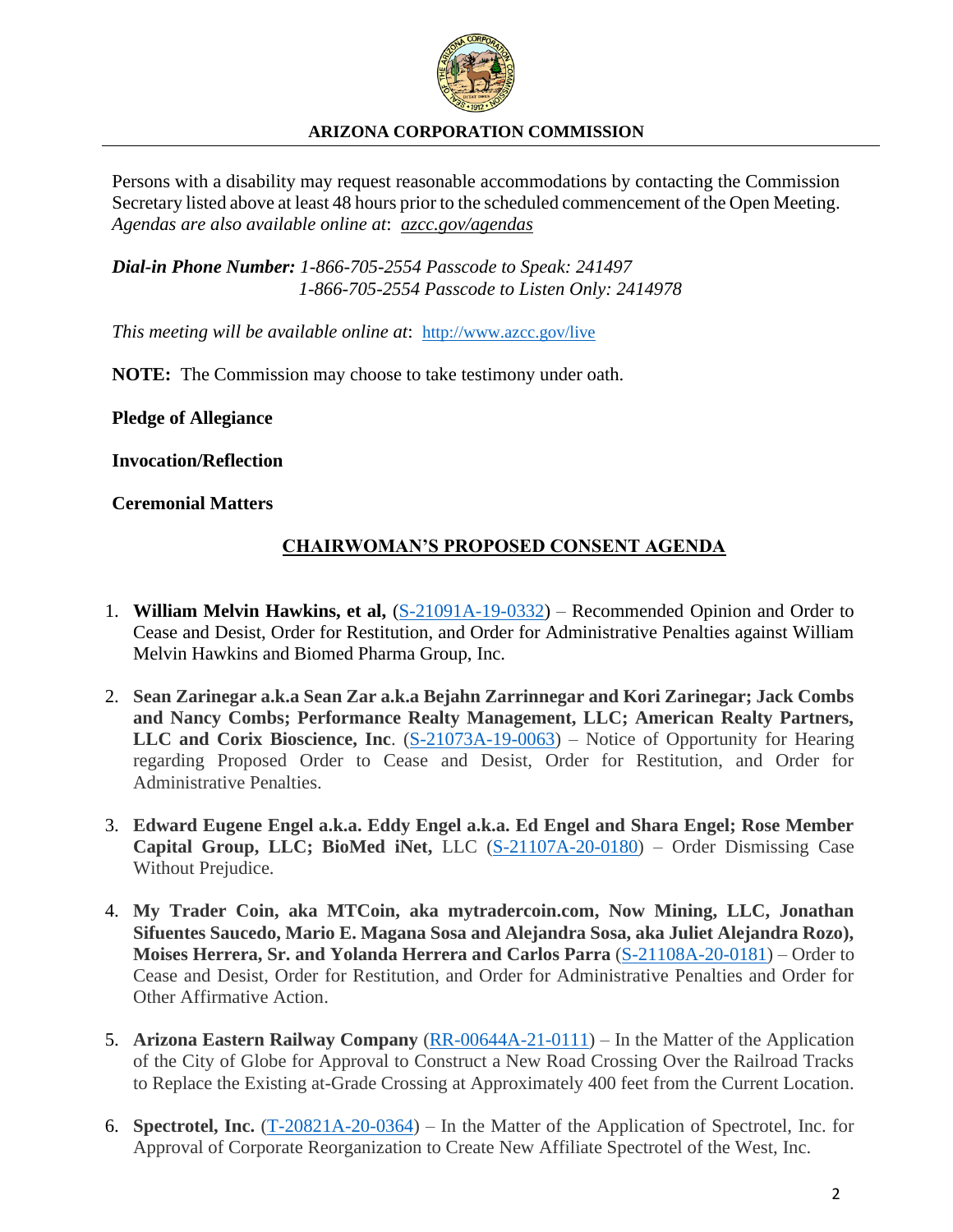

- 7. **Teo Communications, Inc.** [\(T-21139A-21-0016\)](https://edocket.azcc.gov/search/docket-search/item-detail/25631) In the Matter of the Application of Teo Communications, Inc. for Approval of a Certificate of Convenience & Necessity to Provide Competitive Intrastate Telecommunications Services.
- 8. **Graham County Utilities, Inc.** [\(G-02527A-21-0060 & W-02527A-21-0060\)](https://edocket.azcc.gov/search/docket-search/item-detail/25692) In the Matter of the Application of Graham County Utilities Inc. (Gas Division) for Approval of the Sale or Transfer of Assets to the City of Safford and In the Matter of the Application of Graham County Utilities Inc. (Water Division) for Approval for the Extension and Modification of its Certificates of Convenience and Necessity.
- 9. **White Hills Water Co., Inc.** [\(W-01982A-13-0311\)](https://edocket.azcc.gov/search/docket-search/item-detail/18105) Compliance -Request for an Extension of Time, pursuant to A.R.S § 40-252 with Notice and Opportunity to be Heard.
- 10. **Aubrey Water Company** [\(W-03476A-21-0005 and W-21142A-21-0005\)](https://edocket.azcc.gov/search/docket-search/item-detail/25620) In the Matter of the Application of BN Leasing Corporation DBA Aubrey Water Company for Approval of the Sale or Transfer of Assets.
- 11. **Global Water - Santa Cruz Water Company, Inc. and Twin Hawks Utility, Inc**. [\(W-20446A-](https://edocket.azcc.gov/search/docket-search/item-detail/25735)[21-0088 & W-03230A-21-0088\)](https://edocket.azcc.gov/search/docket-search/item-detail/25735) – In the Matter of the Joint Application of Global Water - Santa Cruz, Inc. and Twin Hawks Utility, Inc. for (1) Sale of Assets of Twin Hawks to Global Water - Santa Cruz and (2) a Transfer of Twin Hawks Certificate of Convenience and Necessity to Global Water - Santa Cruz and Related Approvals.
- 12. **Duncan Valley Electric Cooperative, Inc.** [\(E-01703A-21-0231\)](https://edocket.azcc.gov/search/docket-search/item-detail/25961) In the Matter of the Application of Duncan Valley Electric Cooperative, Inc. for Approval of its 2022 Renewable Energy Standard and Tariff Phase Out Plan.
- 13. **Graham County Electric Cooperative, Inc.** [\(E-01749A-21-0222\)](https://edocket.azcc.gov/search/docket-search/item-detail/25946) In the Matter of the Application of Graham County Electric Cooperative, Inc. for Approval of the 2022 REST Implementation Plan.
- 14. **Mohave Electric Cooperative, Inc.** [\(E-01750A-21-0184\)](https://edocket.azcc.gov/search/docket-search/item-detail/25890) In the Matter of the Application of Mohave Electric Cooperative, Inc. filing for Approval of an Updated Net Meter Tariff/Annual Average Avoided Cost Filing.
- 15. **UNS Electric, Inc.** [\(E-04204A-18-0065\)](https://edocket.azcc.gov/search/docket-search/item-detail/20395) Request for Extension of Time to File a Rate Case, pursuant to A.R.S § 40-252 with Notice and Opportunity to be Heard.
- 16. **DCR Transmission, LLC** [\(L-21088A-21-0262-00191\)](https://edocket.azcc.gov/search/docket-search/item-detail/26005) In the matter of the application of DCR Transmission, LLC or its assignees, in conformance with the requirements of A.R.S. § 40-360 et. seq., for a Certificate of Environmental Compatibility authorizing the Cielo Azul 500 KV Switchyard Project. Approval of Legal Division Sample Order No. 1.
- 17. **Arizona Public Service Company** [\(L-00000D-21-0257-00190\)](https://edocket.azcc.gov/search/docket-search/item-detail/25999) In the Matter of the Application of Arizona Public Service Company, in Conformance with the Requirements of Arizona Revised Statutes 40-360, Et Seq., for Certificates of Environmental Compatibility for the Westwing 230 Kilovolt (KV) Interconnection Project, Which Authorizes the Construction of a